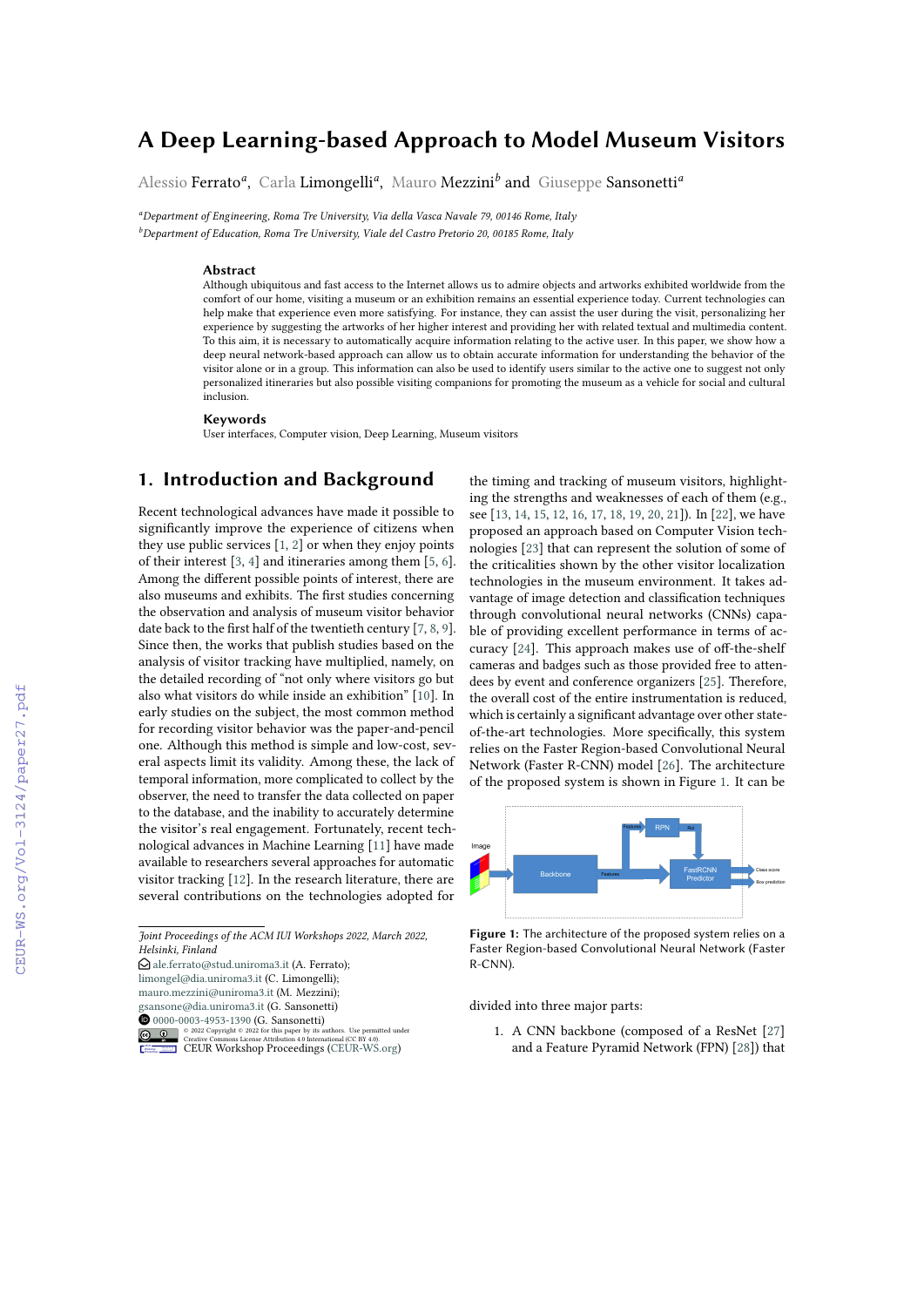receives in input the image and gives in output a conv feature map;

- 2. A Region Proposal Network (RPN) that takes as input the conv feature map in output from the backbone and returns a set of rectangular boxes, each of which is associated with a score giving the likelihood that the region contains an object or simple background;
- 3. The conv feature map given in output from the backbone is also used by a detection system that, given the set of regions from the RPN, determines, using the conv feature map of the backbone, for each distinct class, a score  $\in$  [0, 1]. This value represents the likelihood that the object belongs to the corresponding class. The detection system also estimates the regression bounding box coordinates  $x, y, w, h$  of the object being proposed by the RPN.

In this paper, we show how the gathered information can be used to model museum visitors and identify their nearest neighbors. The aim is to promote the museum as a vehicle to foster the social and cultural inclusion of its visitors.

#### **2. Database with Collected Data**

In order to make the analysis of the data collection easy and at the same time effective, we propose the following database implementation and give some sample queries that could cover the most basic and useful needs when a museum staff member wants to extract useful information about visitor behavior from the database. The data collected through the proposed system can be stored in a data structure that supports spatial and temporal analyses of visitor behavior [\[29\]](#page-4-0). Let us suppose, for example, that we have  $m$  cameras and  $n$  badges. Each camera detects, at a generic timestamp, a badge at certain coordinates from the camera. We can store all those detections in a database composed of two tables. The first table, called *positions*, has attributes (TIMESTMP, CAMERA\_ID, BADGE\_ID, X, Y, Z) and the second table, called *camera*, has attributes (CAMERA\_ID, CT, X, Y, Z). A single tuple  $(t, c_d, b_d, x, y, z)$  of *position* represents a detection at timestamp  $t$  from the camera  $c$ \_id of the badge  $b$  id at coordinates  $x, y, z$  with respect to camera  $c$  *id.* A single tuple ( $c$  *id, ct, x, y, z)* of *camera* represents the coordinates  $x, y, z$  of the camera  $c$ \_id in relation to the museum. The value  $ct$  is the time period of a frame. If  $f$ is the frame rate of the camera, then we have  $ct = 1/f$ . For the sake of simplicity, hereafter, we suppose that ct assumes the same value for all cameras (i.e., 1/24 s), but all the discussion can be extended with simple and minimal modifications to the general case, in which cameras can have different frame rates. We note that, whilst the

table *position* is fed by the detections of the model, the table *camera* is determined and created in advance by the system supervisor. First of all, it can be convenient to create the view *dist\_positions* using the SQL Query [1.](#page-1-0)

Query 1: View creation

<span id="page-1-0"></span>

| CREATE VIEW dist positions AS                           |  |
|---------------------------------------------------------|--|
| SELECT DISTINCT P. TIMESTMP as TIMESTMP, P. BADGE ID as |  |
| BADGE ID, C.CT as CT,                                   |  |
| /* Changing the reference system $*/$                   |  |
| $P.X + C.X AS X$                                        |  |
| $P.Y + C.Y AS Y,$                                       |  |
| $P.Z + C.Z AS Z$                                        |  |
| FROM positions P, camera C                              |  |
| WHERE P.CAMERA ID = C.CAMERA ID                         |  |

Furthermore we add another table *artwork* with attributes (ID, AX, AY, AZ, AW, AH). A tuple  $(id, x, y, z, w, h)$ of table *artwork* records the *id* of the artwork, the upper right corner coordinates  $x$ ,  $y$ ,  $z$  (with respect to the museum), the height  $h$  and width  $w$  of a rectangular box in front of the artwork id.

Using this simple database we may easily and effectively retrieve the data described in the previous section. In particular, we may obtain the distances between all pairs of distinct visitors (identified by a badge ID) and at the same choose only those pairs which have a distance less than a prefixed threshold  $\alpha$ . In fact, we may first create the SQL view *visit\_times* (Query [2\)](#page-1-1) that computes for each artwork the total time a badge has spent nearby the artwork, for all badge ids and for the time interval between  $t_0$  and  $t_1$ . In the following, for the sake of simplicity, we assume that every badge has been detected in front of every possible artwork. By this assumption, the query *visit\_times* returns for every badge and every artwork at least a value.

Query 2: Badge-Artwork visit time

<span id="page-1-1"></span>

| CREATE VIEW visit times AS                               |
|----------------------------------------------------------|
| SELECT p. BADGE ID as BADGE ID, a. ID as A ID, SUM(p.CT) |
| as V TIMES                                               |
| FROM dist positions p, artwork a                         |
| WHERE <b>p. TIMESTMP BETWEEN</b> t 0 AND t 1 AND         |
| p.X BETWEEN a.AX AND a.AX + a.AW AND                     |
| p. Y BETWEEN a AY AND a AY + a AH AND                    |
| $p.Z$ BETWEEN a.AZ AND a.AZ + 2.70                       |
| GROUP BY p.bid, a.id                                     |

Using this view, we can compute the total time a single badge spent in front of any artwork (i.e, *total\_visit\_times* in Query [3\)](#page-1-2).

Query 3: Badge total visit time

```
REATE VIEW total_visit_times
SELECT BADGE_ID,SUM(V_TIMES) as TOTAL_TIMES
    visit_times
ROUP BY BADGE ID
```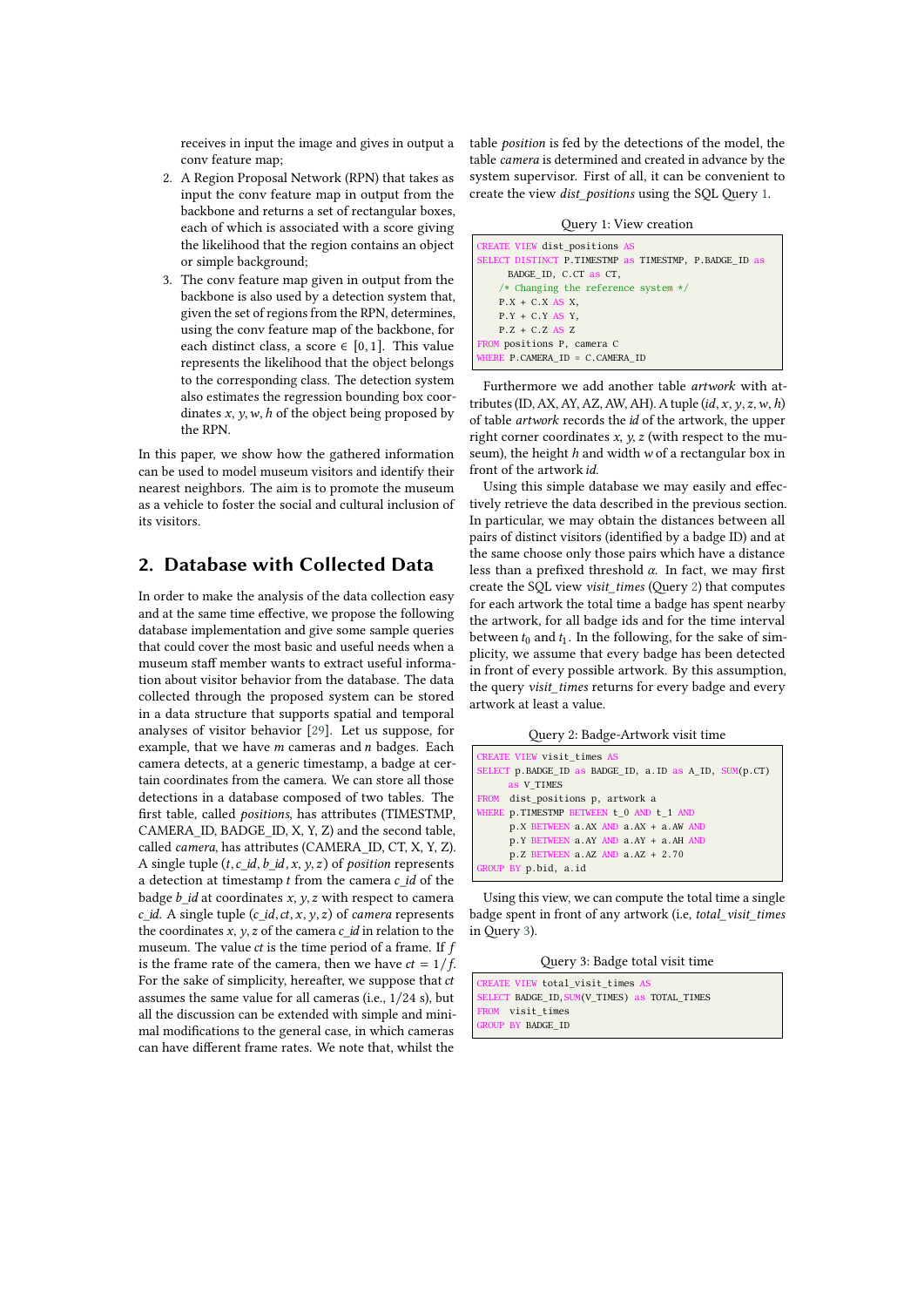Then, using the two previous views, namely, *visit\_times* and *total\_visit\_times*, we can compute the percentage of time spent by any badge in front of any artwork (i.e., *total\_visit\_times\_perc* in Query [4\)](#page-2-0).

Query 4: Badge-Artwork percentage time

<span id="page-2-0"></span>

| CREATE VIEW visit times perc AS                   |  |
|---------------------------------------------------|--|
| SELECT BADGE ID, A ID, V TIMES*100/TOTAL TIMES as |  |
| V TIMES PERC                                      |  |
| FROM visit times v, total visit times t           |  |
| WHERE $V$ BADGE ID = $t$ BADGE ID                 |  |

Then, using the two previous views, namely, *visit\_times* and *total\_visit\_times*, we can compute the percentage of time spent by any badge in front of any artwork (i.e., *total\_visit\_times\_perc* in Query [4\)](#page-2-0).

Query 5: Badge-Badge distances

```
ELECT v1.BADGE_ID, v2.BADGE_ID, sum(abs(v1.
     V_TIMES_PERC-v2.V_TIMES_PERC))/200
     visit_times_perc v1, visit_times_perc v2
WHERE v1.A_\text{ID} = v2.A_\text{ID} AN
      v1.BADGE_ID<v2.BADGE_ID
GROUP BY v1.BADGE_ID, v2.BADGE_ID
HAVING sum(abs(v1.V_TIMES_PERC-v2.V_TIMES_PERC))/200<
     ALPHA
```
### **3. Distance**

We want to define a measure that allows us to compare two visitors according to the time they spend in front on each artwork. Instead of considering absolute values, we reason on a percentage basis. Let us assume that each visitor spends a unit of time at the exhibition and let us calculate the percentage of the time spent observing each artwork. Let us define:

- $N$ : the number of artworks present in the exhibition;
- $v_i$ : the *i*-th visitor;
- $\cdot$  k: the number of visitors we are going to track
- $t_i$ : the overall time that  $v_i$  spends to visit the entire exhibition. In this way, the time spent on each artwork is calculated as a percentage and  $\sum_{i=1}^{N} t_i = 100.$

We can define a model for the  $i$ -th visitor as:

$$
um_i = \{t_1^i, \dots, t_N^i\}
$$

where  $t^i_h$ ,  $h = 1, ..., N$  is the percent time that the the visitor  $i$  spends in front of the artwork  $h$ . The comparison of the previous visitor's model with the the following *j*-th model:

$$
um_j = \{t_1^j, \dots, t_N^j\}
$$

is defined by the following measure:

<span id="page-2-1"></span> $\delta(um_i, um_j) = (|t_1^i - t_1^j| + \dots + |t_n^i - t_n^j|)/200 = \frac{1}{200}$ N ∑  $h=1$  $|t_h^i-t_h^j|$  $(1)$ 

In this way, the measure is a real number in  $[0, \ldots, 1]$ . The definition given in [1](#page-2-1) is a measure, as it enjoys properties of *Positiveness*, *Minimality* and *Simmetry*.

- **Positiveness** Formula [1](#page-2-1) is a sum of positive values, consequently this property is fulfilled.
- Minimality When two ums coincide, their distance has to be 0, which means that the times spent for each artwork are the same  $(t_h^i = t_h^j, \forall h = 1, ..., N)$ and the overall sum is 0. On the contrary, if two ums are completely different, it means that the two visitors have seen different artworks. When  $t_n^i \geq 0$ ,  $t_n^j = 0$  and vice-versa. In this way, the sum is equal to 1.
- **Simmetry** It is given by the absolute value of the observation time difference.

#### **4. Data analysis**

Data collection and analysis is useful for museum curators and staff members because it allows them to work on the fruition of the exhibition itself, as well as on the visitor flow. However, it also makes more refined analyzes possible. Our system analyzes the video recorded by the cameras positioned near each point of interest (POI) (i.e., artwork) and from each frame. It can identify the position in pixels of the badge and the distance from the camera for each visitor positioned in front of the POI up to a distance of 6 meters. By collecting and triangulating the data from the different recordings, we can track the path of each visitor in each room of the museum. Some of the analyses that can be performed on the data acquired by this system are:

- Temporal analysis regarding the time spent in front of the artworks;
- Analysis of the trajectory of visitors in front of the artworks;
- Spatial-temporal analyses between viewing distance and time spent in front of an artwork;
- Heatmap of temporal data on visitor positions in the room.

The system also allows us to perform a more refined analysis because it allows facial identification. Therefore, it enables us to collect specific data about the visitor's attention to the artwork. If the face is not identified by the system, we can assume that the visitor is distracted and, therefore, increase the granularity of the analysis.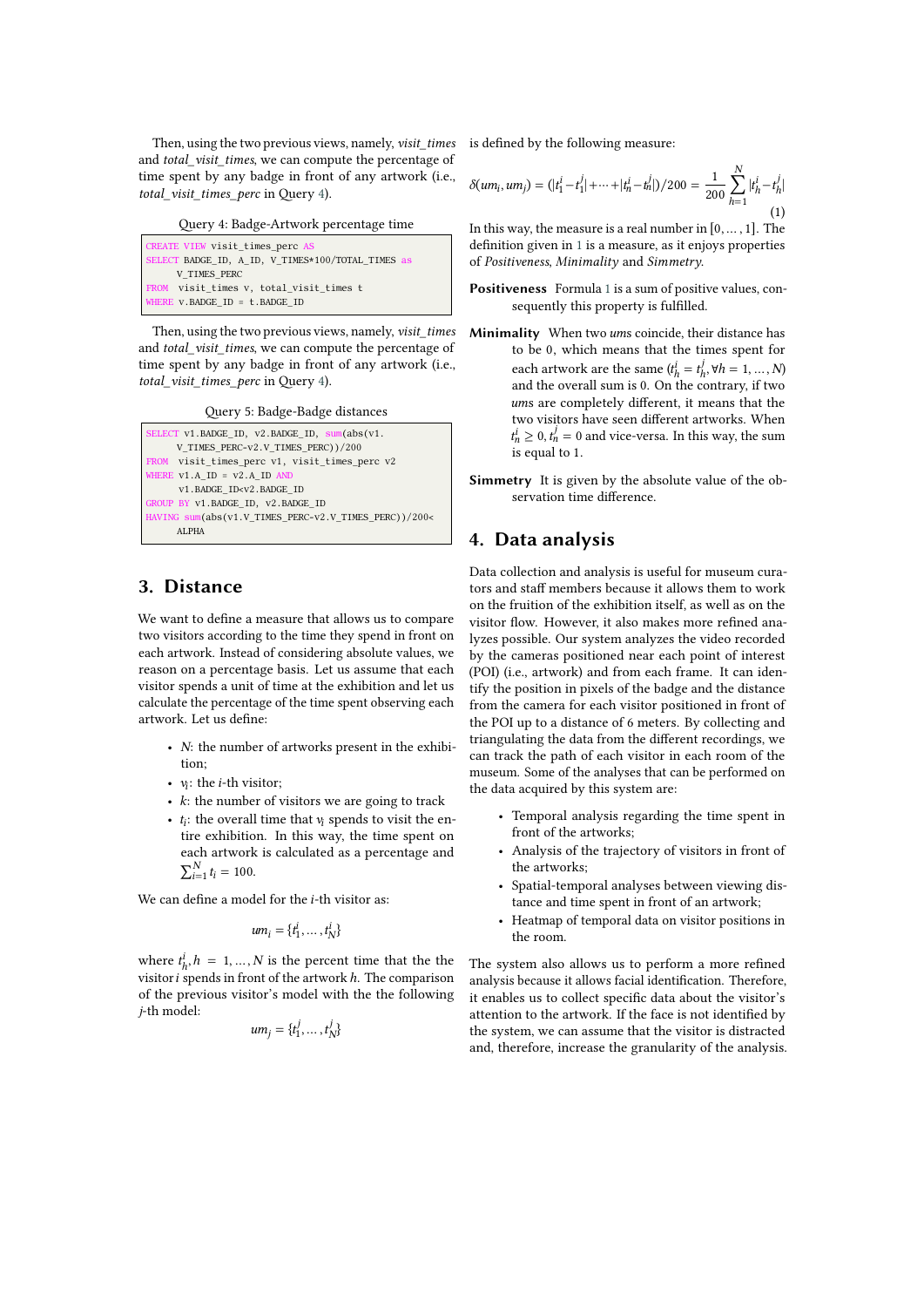

**Figure 2:** Movements of one visitor.



**Figure 3:** An heatmap of one room with two artworks.

If we shift the focus to the visitor, we can exploit this information to improve the sociality in the museum environment and break down cultural barriers by exploiting the similarity between the behavior of different visitors.

## **5. Conclusions and Future Works**

In this paper, we have presented a deep learning-based approach that allows museum curators and staff members to accurately collect data relating to the visitors' behavior. We have seen how such data can be exploited to identify possible communities [\[30\]](#page-4-1) of users to transform the museum into a place of social and cultural inclusion. The sharing of interests and preferences can foster the aggregation of individuals, for example, belonging to different cultures.

The possible future developments of the research work presented herein are manifold. First of all, there is the integration of the data collection system within a social recommender system [\[31,](#page-4-2) [32,](#page-4-3) [33\]](#page-4-4). This would allow us to assess the effective benefits of our system in terms of the inclusion of individuals from different backgrounds [\[34\]](#page-4-5).

#### **References**

- [1] G. D'Aniello, M. Gaeta, I. La Rocca, KnowMIS-ABSA: an overview and a reference model for applications of sentiment analysis and aspect-based sentiment analysis, Artificial Intelligence Review (2022).
- [2] G. D'Aniello, M. Gaeta, F. Orciuoli, G. Sansonetti, F. Sorgente, Knowledge-based smart city service system, Electronics (Switzerland) 9 (2020) 1–22.
- [3] G. Sansonetti, Point of interest recommendation based on social and linked open data, Personal and Ubiquitous Computing 23 (2019) 199–214.
- [4] G. Sansonetti, F. Gasparetti, A. Micarelli, Crossdomain recommendation for enhancing cultural heritage experience, in: Adjunct Publication of the 27th ACM UMAP Conference, ACM, New York, NY, USA, 2019, pp. 413–415.
- [5] A. Fogli, G. Sansonetti, Exploiting semantics for context-aware itinerary recommendation, Personal and Ubiquitous Computing 23 (2019) 215–231.
- [6] D. D'Agostino, F. Gasparetti, A. Micarelli, G. Sansonetti, A social context-aware recommender of itineraries between relevant points of interest, in: HCI International 2016, volume 618, Springer International Publishing, Cham, 2016, pp. 354–359.
- [7] E. S. Robinson, I. C. Sherman, L. E. Curry, H. H. F. Jayne, The behavior of the museum visitor, Publications of the American Association of Museums 1 (1928) 72.
- [8] A. W. Melton, Problems of installation in museums of art, Publications of the American Association of Museums 7 (1935) 29–30.
- [9] A. W. Melton, Distribution of attention in galleries in a museum of science and industry, Museum News 14 (1935) 6–8.
- [10] S. S. Yalowitz, K. Bronnenkant, Timing and tracking: Unlocking visitor behavior, Visitor Studies 12 (2009).
- [11] L. Vaccaro, G. Sansonetti, A. Micarelli, An empirical review of automated machine learning, Computers 10 (2021).
- [12] F. Zafari, A. Gkelias, K. K. Leung, A survey of indoor localization systems and technologies, IEEE Communications Surveys Tutorials 21 (2019) 2568–2599.
- [13] P. Centorrino, A. Corbetta, E. Cristiani, E. Onofri,